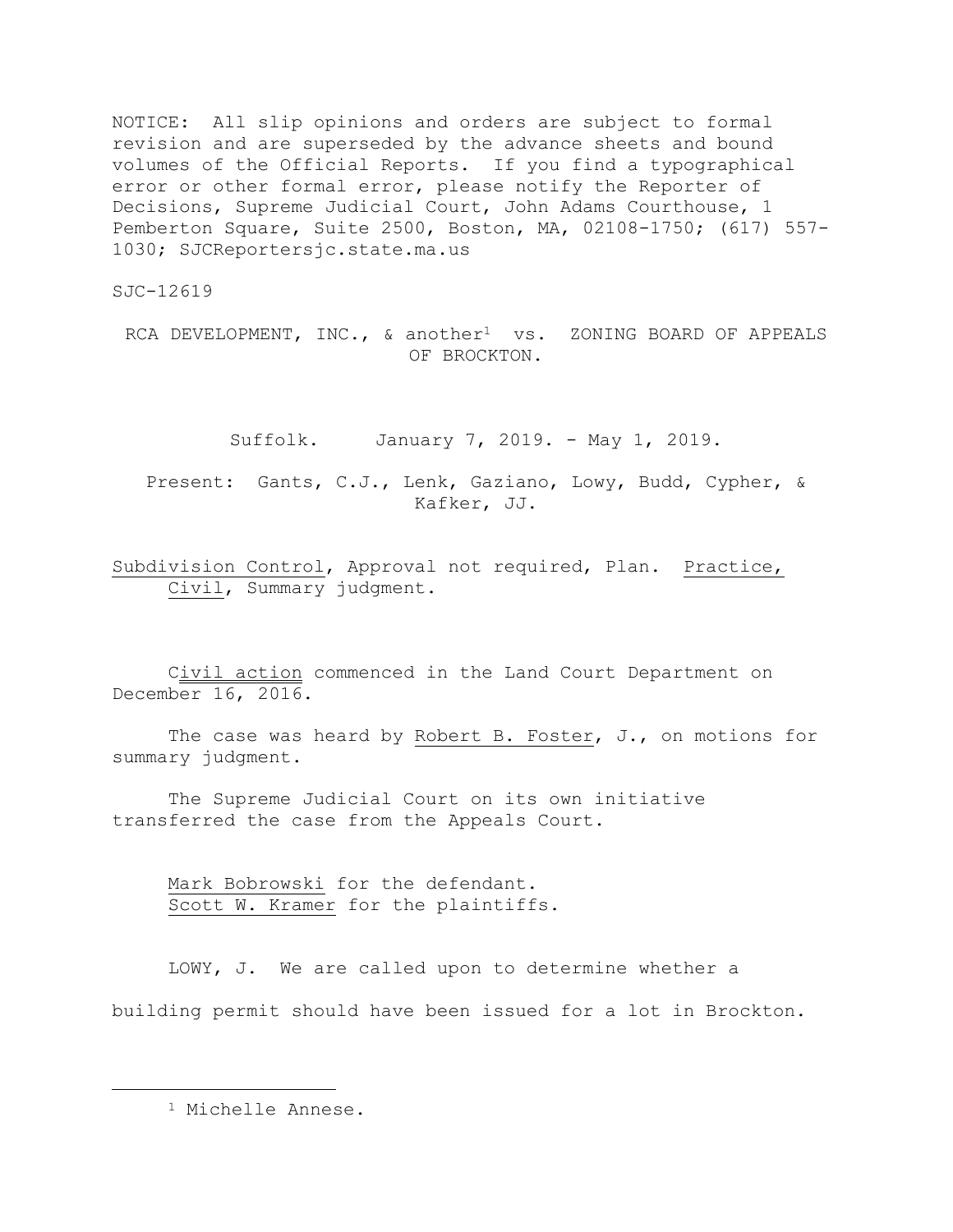In 1964, the lot at issue was part of a lot that was divided in half by its owner in two separate conveyances without any plan presented to the local planning board. If a division constitutes a subdivision, there is a statutory requirement that it be approved by the planning board. The questions we must answer are first, whether the 1964 division was a subdivision under the subdivision control law and Brockton's zoning ordinance, and if not, was there a requirement that the division be approved by the planning board nonetheless. Because we agree with the Land Court judge's determination that the division of the lot was not a subdivision and that the owners were not otherwise required to seek any planning board action, we affirm.

Background. We present the undisputed facts found by the Land Court judge.

In 1937, a plan of land in Brockton that was divided into lots was recorded in the Plymouth registry of deeds. Lot 46 was located south of lot 45 and north of lot 47. In 1964, the owner of lot 46 conveyed the northern half of the lot to the owner of lot 45, and southern half of the lot to the owner of lot 47, which is the property at issue here (the locus). Each half of lot 46 had 57.5 feet of frontage on Braemoor Road, and was approximately 141 feet deep, with a square footage of 8,132.

The transfer of the locus was recorded. The next year, lot 47 and the locus were conveyed in a deed that was recorded and

2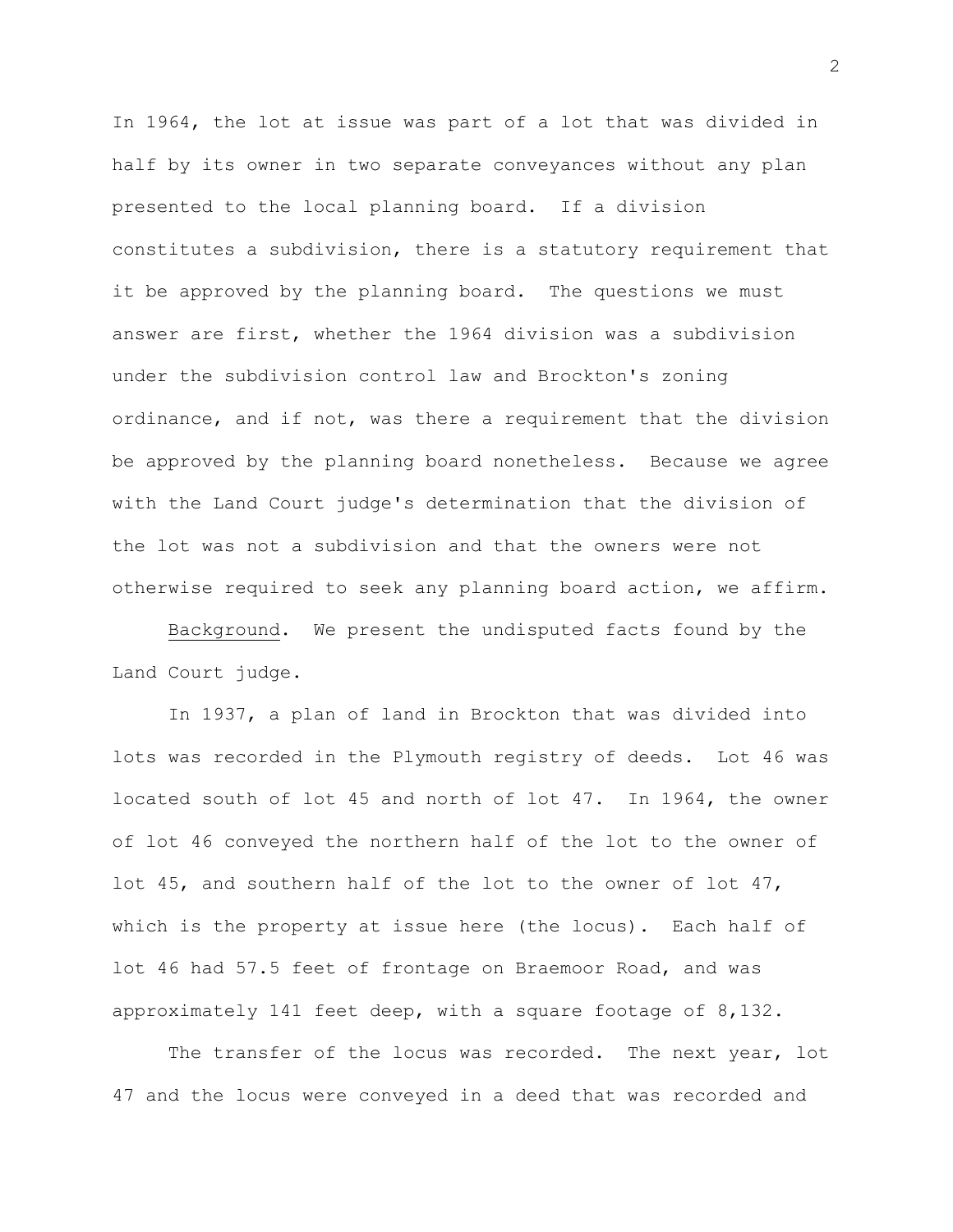differentiated between "[t]he southerly half of lot 46, and all of lot 47." The boundaries of the two lots were described individually. These transfers were subject to the 1963 Brockton zoning ordinance (which was replaced by the current Brockton zoning ordinance in 1968). Houses have been built on lots 45 and 47, with addresses on Braemoor Road.

The locus, along with lot 47, was conveyed several times between 1965 and 2016, when it was conveyed to plaintiff Michelle Annese. Annese and plaintiff RCA Development, Inc., applied for a permit to construct a house on the locus, which the building inspector denied. The plaintiffs appealed to the zoning board of appeals of Brockton (board), which denied their appeal on the basis that the locus had merged with lot 47 and had therefore lost its "grandfathered" status as buildable under the 1963 zoning ordinance. The plaintiffs appealed from the board's decision to the Land Court, where the plaintiffs argued that the locus resulted from a division that did not constitute a subdivision, and that the legitimacy and buildability of lot 46 should be considered under the 1963 zoning ordinance, which was in effect at the time of the division. The board countered that the lot was unbuildable because the division of the lot did not comply with the subdivision control law, and that the 1963 zoning ordinance should no longer apply because the locus merged with lot 47 due to common ownership.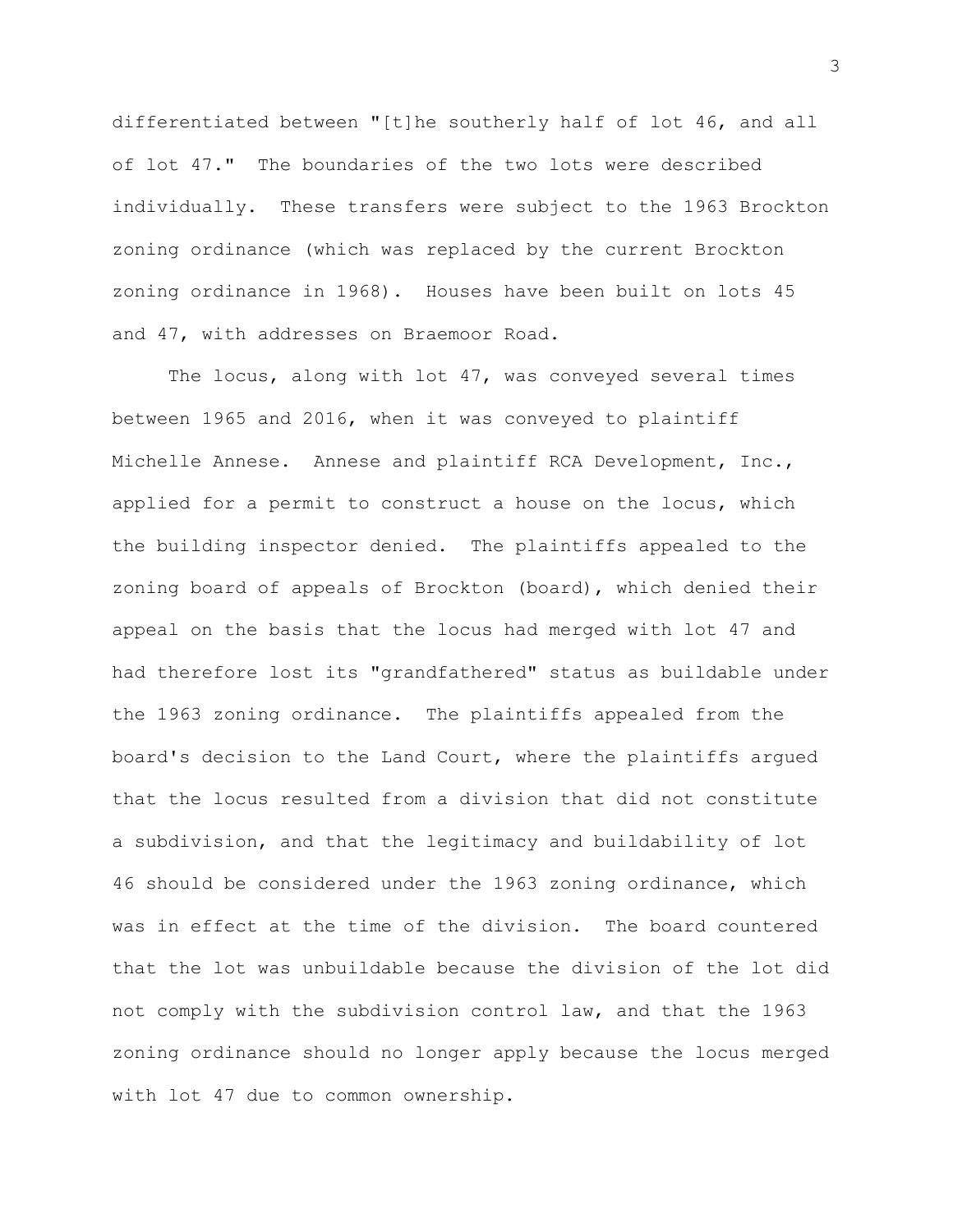The parties submitted a joint statement of agreed-upon facts in the Land Court and filed cross motions for summary judgment. A Land Court judge reversed the decision of the board, determining that, because each lot that resulted from the split of lot 46 had adequate frontage on a public way at the time of the division,<sup>2</sup> it did not constitute a subdivision under G. L. c. 41, § 81L. Therefore, the division of the lot did not require the approval of the planning board under G. L. c. 41, § 81O. In addition, the judge determined that although the owner of lot 46 could have sought the planning board's endorsement of the division through an "approval not required" (ANR) plan, the owner was not required to do so. Therefore, his failure to seek such endorsement did nothing to invalidate the division. See G. L. c. 41, § 81P (no requirement to submit ANR plan if division is not subdivision).<sup>3</sup>

<sup>2</sup> As Braemoor Road was an existing way at the time of the division, Section 11C of the 1963 zoning ordinance required there be at least fifty feet of street frontage and eighty feet of depth when the original lot had a frontage of less than 140 feet.

<sup>&</sup>lt;sup>3</sup> The issue of merger also was before the Land Court. The Land Court judge determined that the lots did not merge, because although G. L. c. 40A, § 6, provides that lots rendered nonconforming by a new zoning ordinance will receive "grandfather" protection only if "not held in common ownership with any adjoining land," the Brockton zoning ordinance is more forgiving. Section 27-12 of the zoning ordinance provides that a single-family home may be constructed on "any existing lot of record," even if nonconforming, so long as it meets certain requirements. Notably, the locus met requirements that the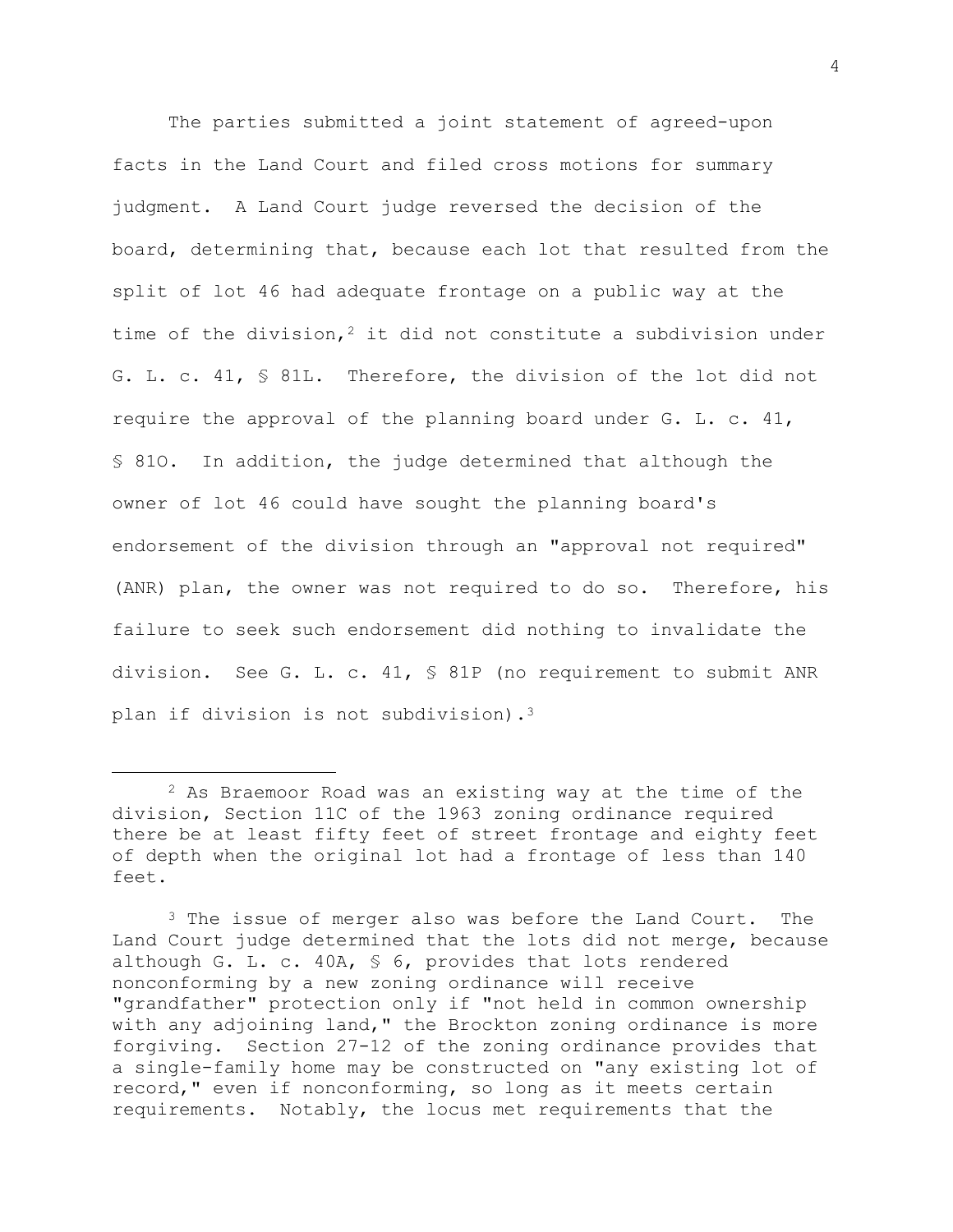Discussion. We review the allowance of a motion for summary judgment de novo, considering the facts "in the light most favorable to the party against whom judgment entered." Bellalta v. Zoning Bd. of Appeals of Brookline, 481 Mass. 372, 376 (2019), quoting 81 Spooner Rd., LLC v. Zoning Bd. of Appeals of Brookline, 461 Mass. 692, 699 (2012). Where, as here, the judge's decision is based on undisputed material facts, we will uphold the summary judgment decision so long as "the ruling was correct as a matter of law." Bellalta, supra, quoting M.P.M. Bldrs., LLC v. Dwyer, 442 Mass. 87, 89 (2004).

The board argues that the Land Court judge erred in determining that the division of lot 46 did not require a subdivision plan, and that references to subdivisions in G. L. c. 41, § 81O, should be read to apply to both divisions and subdivisions. We conclude that the plain language of the underlying statutes and the 1963 Brockton zoning ordinance make clear that the division of lot 46 did not constitute a subdivision and therefore was proper despite no plan being submitted to the planning board.

adjacent, commonly-owned lot was not vacant and the locus had more than fifty feet of frontage and a total area of greater than 5,000 square feet. Therefore, the judge determined that the locus received grandfather protection because it conformed with the 1963 zoning ordinance, in place at the time lot 46 was divided, and was accordingly not subject to the merger doctrine. The board does not challenge the Land Court judge's decision as it relates to merger.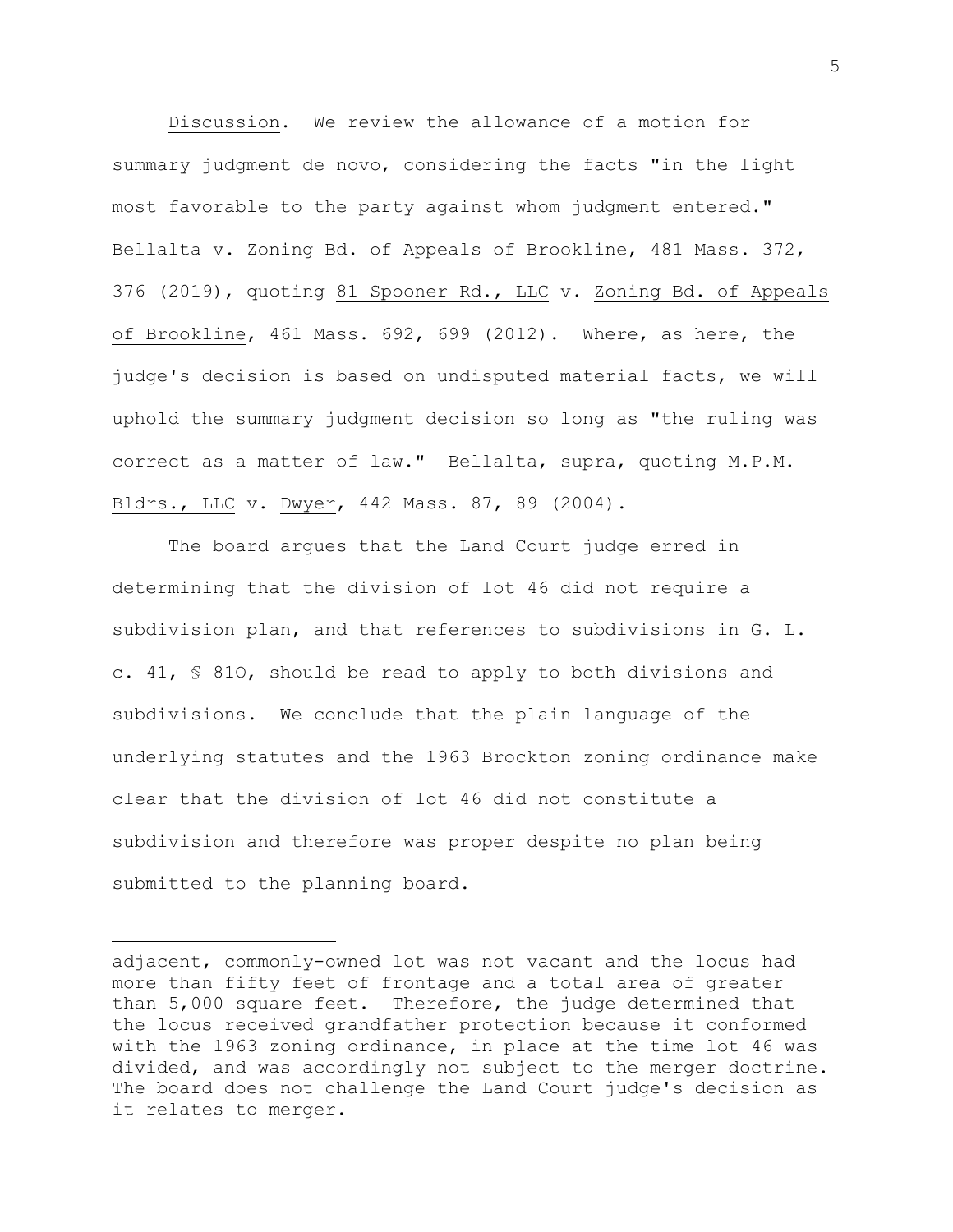The subdivision control law, enacted in 1953, applies to every municipality in the Commonwealth that accepts it other than Boston. See G. L. c. 41, § 81N; St. 1953, c. 674, § 7. Under G. L. c. 41, § 81O, "No person shall make a subdivision of any land in any city or town in which the subdivision control law is in effect unless he has first submitted to the planning board of such city or town for its approval of a plan of such proposed subdivision."

Under Section 81L, certain divisions of land are excluded from the definition of "subdivision" including, insofar as relevant here, a division that leaves every resultant lot with sufficient frontage on a public way to satisfy the local zoning ordinance then in place does not constitute a subdivision.<sup>4</sup>

<sup>4</sup> General Laws, c. 41, § 81L, provides:

<sup>&</sup>quot;'Subdivision'" shall mean the division of a tract of land into two or more lots and shall include resubdivision, and, when appropriate to the context, shall relate to the process of subdivision or the land or territory subdivided; provided, however, that the division of a tract of land into two or more lots shall not be deemed to constitute a subdivision within the meaning of the subdivision control law if, at the time when it is made, every lot within the tract so divided has frontage on (a) a public way or a way which the clerk of the city or town certifies is maintained and used as a public way, or (b) a way shown on a plan theretofore approved and endorsed in accordance with the subdivision control law, or (c) a way in existence when the subdivision control law became effective in the city or town in which the land lies, having, in the opinion of the planning board, sufficient width, suitable grades and adequate construction to provide for the needs of vehicular traffic in relation to the proposed use of the land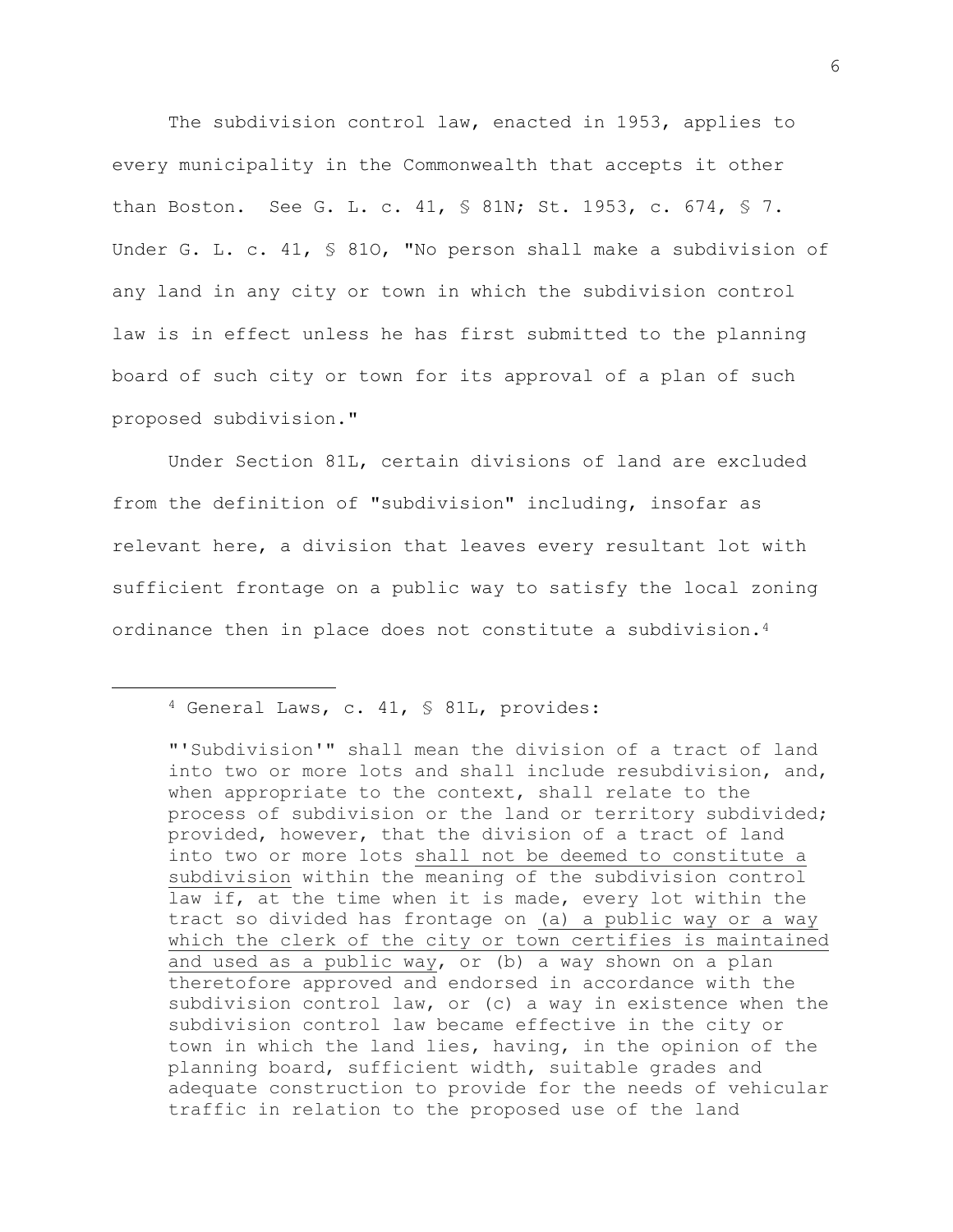It is undisputed that both the locus and the northern half of lot 46 each had 57.5 feet of frontage on Braemoor Road, a lot depth of 141 feet, and a total area of 8,132 square feet. At the time of the division, § 11C of the Brockton zoning ordinance required lots to have a minimum of fifty feet of frontage on an existing public way and a depth of eighty feet, so long as the original lot's frontage was not longer than 140 feet. Because the locus satisfied the zoning requirements at the time of its creation, the division of lot 46 was not a subdivision under the plain language of G. L. c. 41, § 81L. Therefore, it did not require planning board approval under G. L. c. 41, § 81O.

The board next argues that the Land court judge erred when he determined that the owner of lot 46 in 1964 was not required

abutting thereon or served thereby, and for the installation of municipal services to serve such land and the buildings erected or to be erected thereon. Such frontage shall be of at least such distance as is then required by zoning or other ordinance or by-law, if any, of said city or town for erection of a building on such lot, and if no distance is so required, such frontage shall be of at least twenty feet. Conveyances or other instruments adding to, taking away from, or changing the size and shape of, lots in such a manner as not to leave any lot so affected without the frontage above set forth, or the division of a tract of land on which two or more buildings were standing when the subdivision control law went into effect in the city or town in which the land lies into separate lots on each of which one of such buildings remains standing, shall not constitute a subdivision (emphasis added)."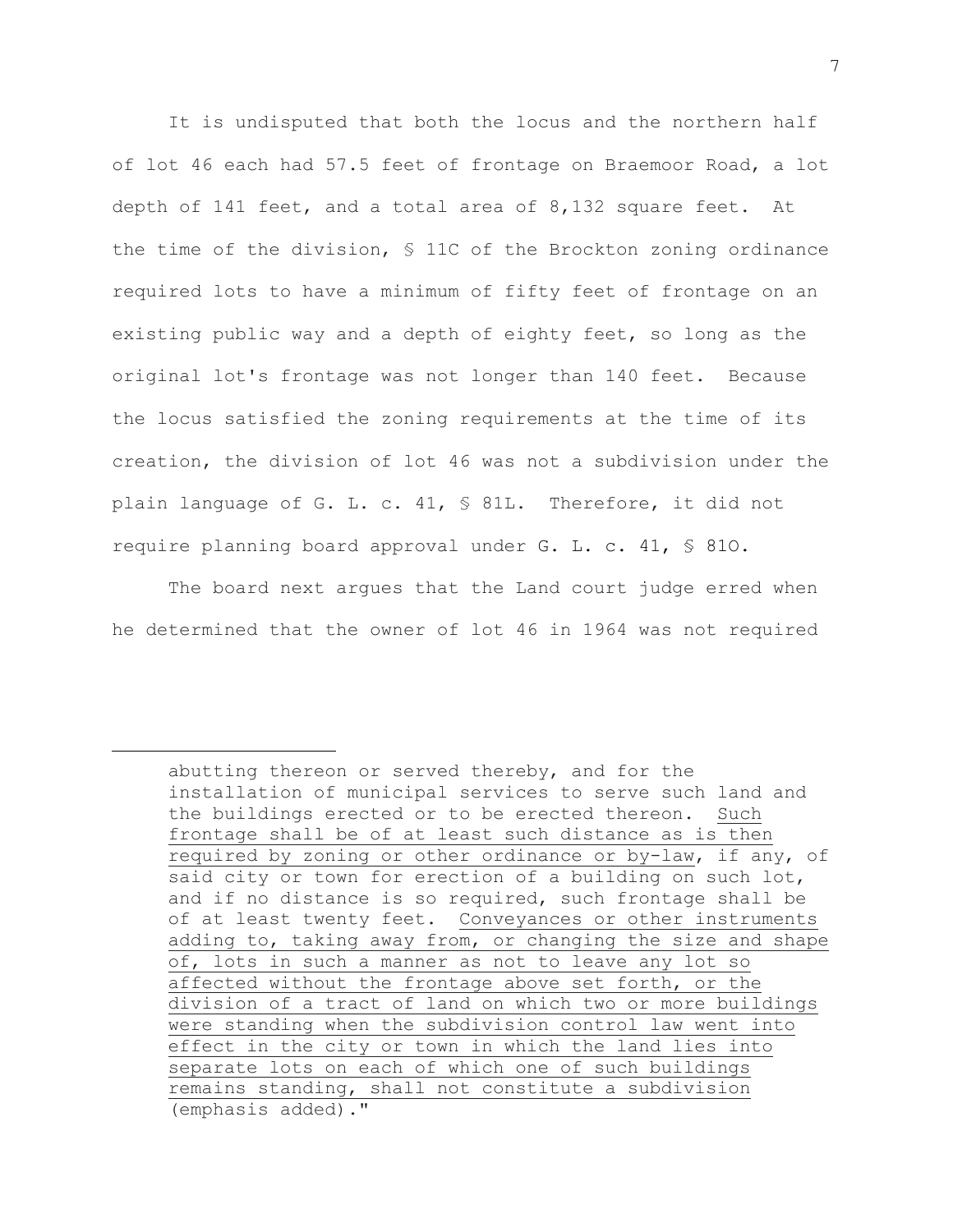to submit an ANR plan, in accordance with G. L. c. 41, § 81P, for the division to be legitimate. We disagree.

Section 81P provides a procedure for an individual to submit an ANR plan to a planning board:

"Any person wishing to cause to be recorded a plan of land situated in a city or town in which the subdivision control law is in effect, who believes that his plan does not require approval under the subdivision control law, may submit his plan to the planning board of such city or town in the manner prescribed in section eighty-one T, and, if the board finds that the plan does not require such approval, it shall forthwith, without a public hearing, endorse thereon or cause to be endorsed thereon by a person authorized by it the words 'approval under subdivision control law not required'" (emphasis added).

The board argues that the Land Court judge erred in determining that § 81P is permissive, contending instead that it creates a mandate that an ANR plan be submitted to a planning board before any division of land. This argument is grounded in the legislative intent behind the subdivision control law, which the board asserts suggests that all divisions of land should be approved by a planning board to prevent "wild deeds." However, "where the language of a statute is plain and unambiguous, it is conclusive as to legislative intent." Ciani v. MacGrath, 481 Mass. 174, 178 (2019), quoting Sharris v. Commonwealth, 480 Mass. 586, 594 (2018). Section 81P is clear: a person believing the land they seek to divide would not constitute a subdivision has the option to present an ANR plan to the local planning board. There is nothing ambiguous about the statute's